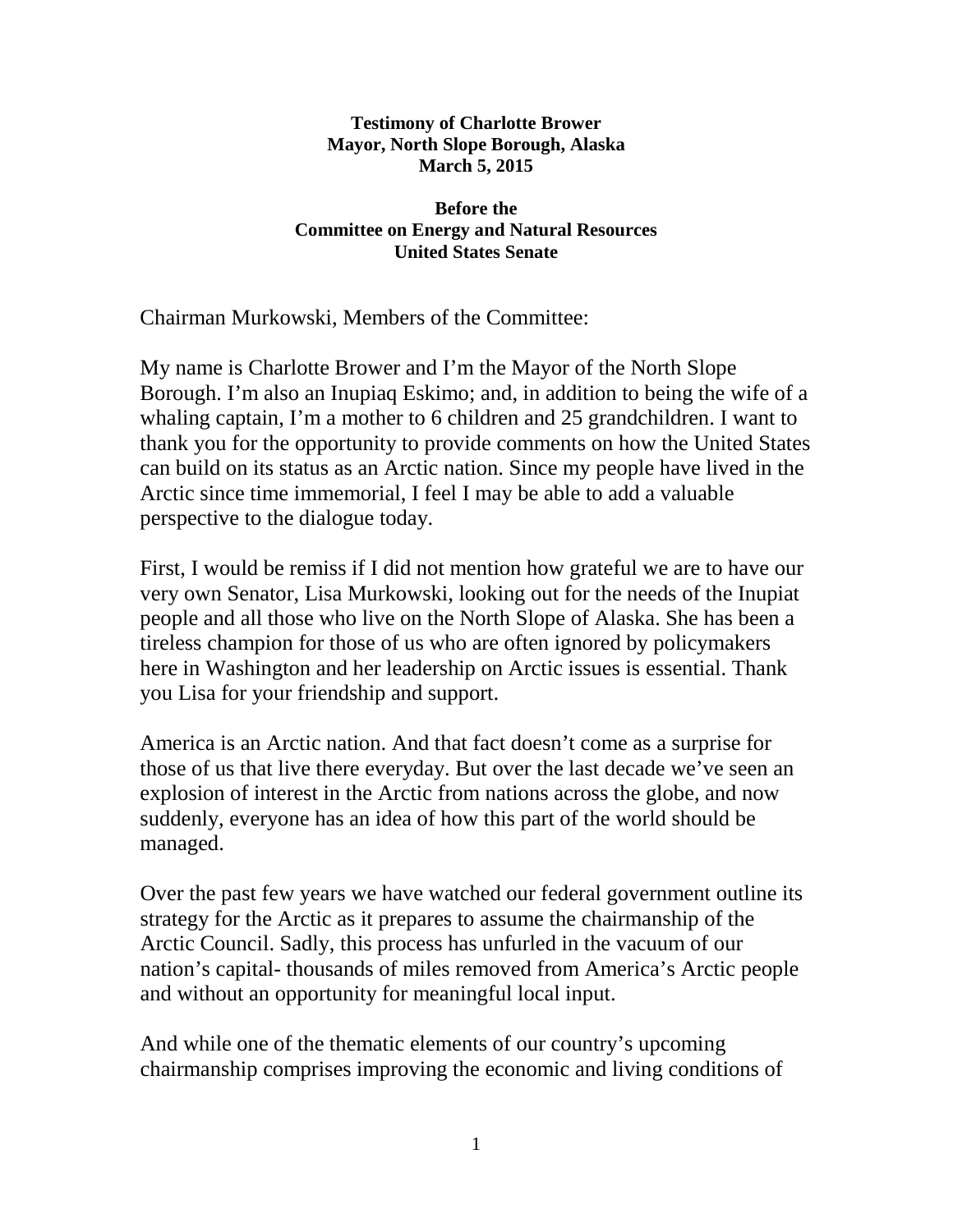Arctic residents, it seems like our government is expending more time, energy, and focus on the other two elements of its Arctic strategy.

This fact is exemplified in the detailed plans laid out for the creation of a pan-Arctic network of Marine Protected Areas or other initiatives aimed to tackle black carbon and ocean acidification. On the other hand, the strategy for addressing economic and living conditions is limited to things like studies on telecommunication infrastructure, fresh water sources, and greenenergy initiatives.

While some of these issues are important, they pale in comparison to the acute, current needs of America's Arctic residents and they fail to further our status as an Arctic nation. In some ways it seems like our national strategy for the Arctic is akin to fixing the mailbox while the house burns down.

Today we face a reality of hoping that our communities are not inundated by coastal flooding, hoping that our water and sewer services will function so we can enjoy luxuries such as a flush toilet, hoping that multiple families will not have to live together in cramped houses, or hoping that our children will be able to find meaningful full-time employment and that the cycle of drug and alcohol abuse and suicide will end.

These are the issues that concern Arctic peoples. If our country wants to be serious about Arctic issues, then it must formulate a strategy on how these types of issues can be resolved. This is where we stand ready to work with our federal policymakers.

The area in which our country most falls short in the Arctic arena is infrastructure. We simply lack the infrastructure we need to protect our national interests, our environment, the economy, and the health and wellbeing of Arctic peoples. And the most effective way that the federal government can promote the growth of critical infrastructure is through policies that promote and encourage economic development.

In America's Arctic, this means the development of natural resources.

If you were to travel to the North Slope 70 years ago you would find a seminomadic people subsisting off the land and living in sod houses much like their ancestors had for millennia. But the discovery of oil in Prudhoe Bay in the 1960's changed all of that.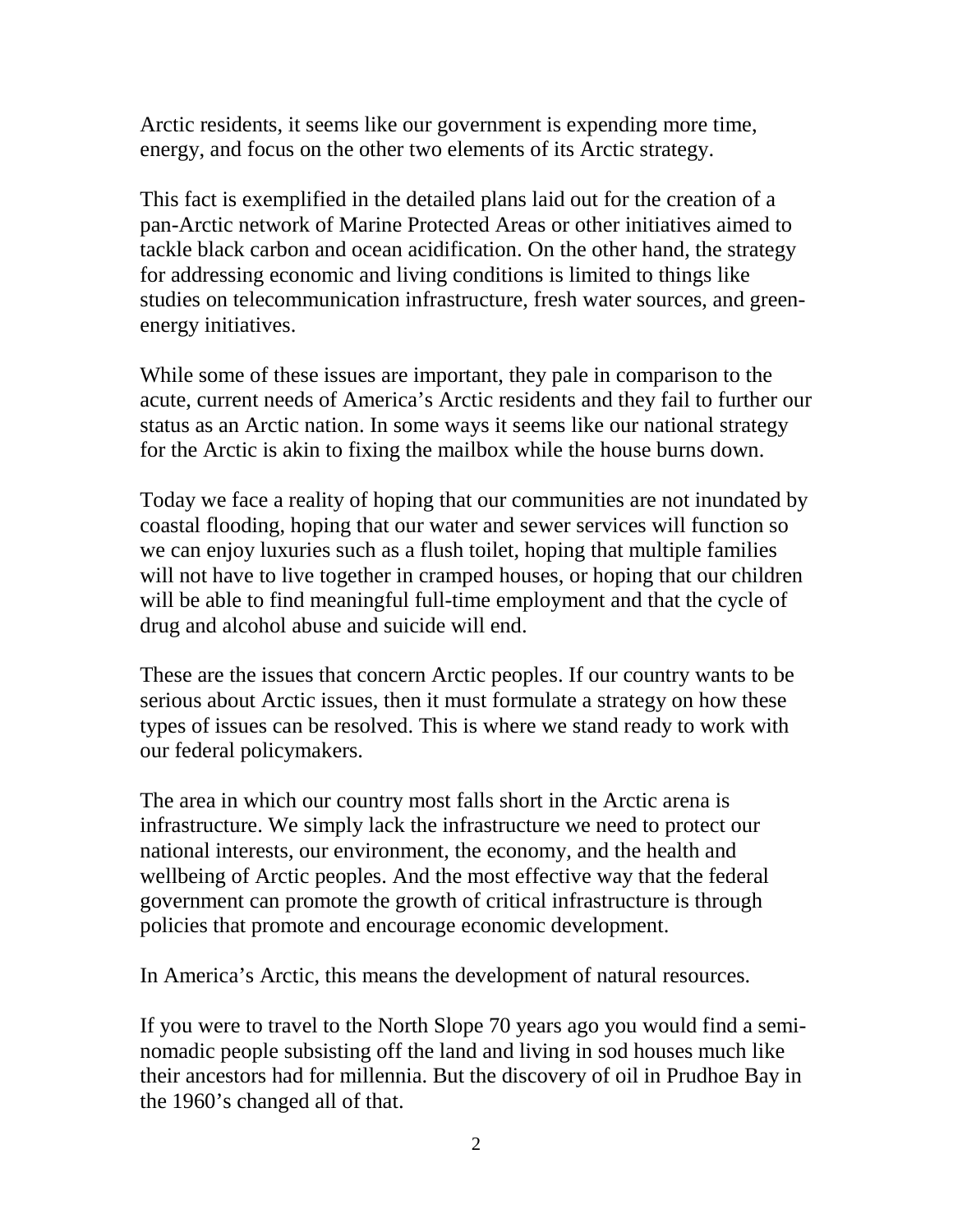In a period of roughly 30 years, we experienced over 200 years worth of development and advancement. We formed a local, home-rule government and built roads, airports, schools, hospitals, houses, and utilities. We provided police, fire, first responder, and search and rescue services. Our people went from burning whale oil to keep warm to having natural gas heaters.

The property taxes we collect from oil and gas infrastructure still accounts for over 97% of the revenue collected by the North Slope Borough to provide local public services. It also generates private sector revenue streams and jobs through our local and regional Native Corporations that are shared with other Native Corporations throughout the state and are distributed as dividends to local shareholders. These funds provide the economic lifeblood of our region. They allow us to be self-sufficient, allow our communities to grow, and even provide the means for us to conduct our subsistence activities.

Our experiences have also taught us that natural resource development and a healthy environment are not mutually exclusive goals. Billions of barrels of oil have been extracted from the North Slope without any significant spills or environmental damage. We have watched the Central Arctic Caribou herd, which calves throughout Prudhoe Bay, thrive. And our borough instituted a robust permitting system that drives the oil industry to minimize and mitigate negative impacts. As a result, our subsistence way of life has flourished along with our local economy.

But land management designations and policies aimed at blocking resource development across America's Arctic, will usher in the end of this era of prosperity. And when these decisions are made without meaningful local input, they are at best paternalistic, and at worst exploitative.

If our federal officials were to consult us, they might begin to understand that their policies will lead us to a future where we struggle to provide basic public services, where our subsistence practices and food security are put in peril because our people can no longer afford to hunt, where our culture and communities wither because our residents are forced to leave our villages and move to the big cities, and where those that remain dwindle in the hopelessness of lost jobs and opportunities. Our quest for self-determination will be replaced by a complete dependency on the government.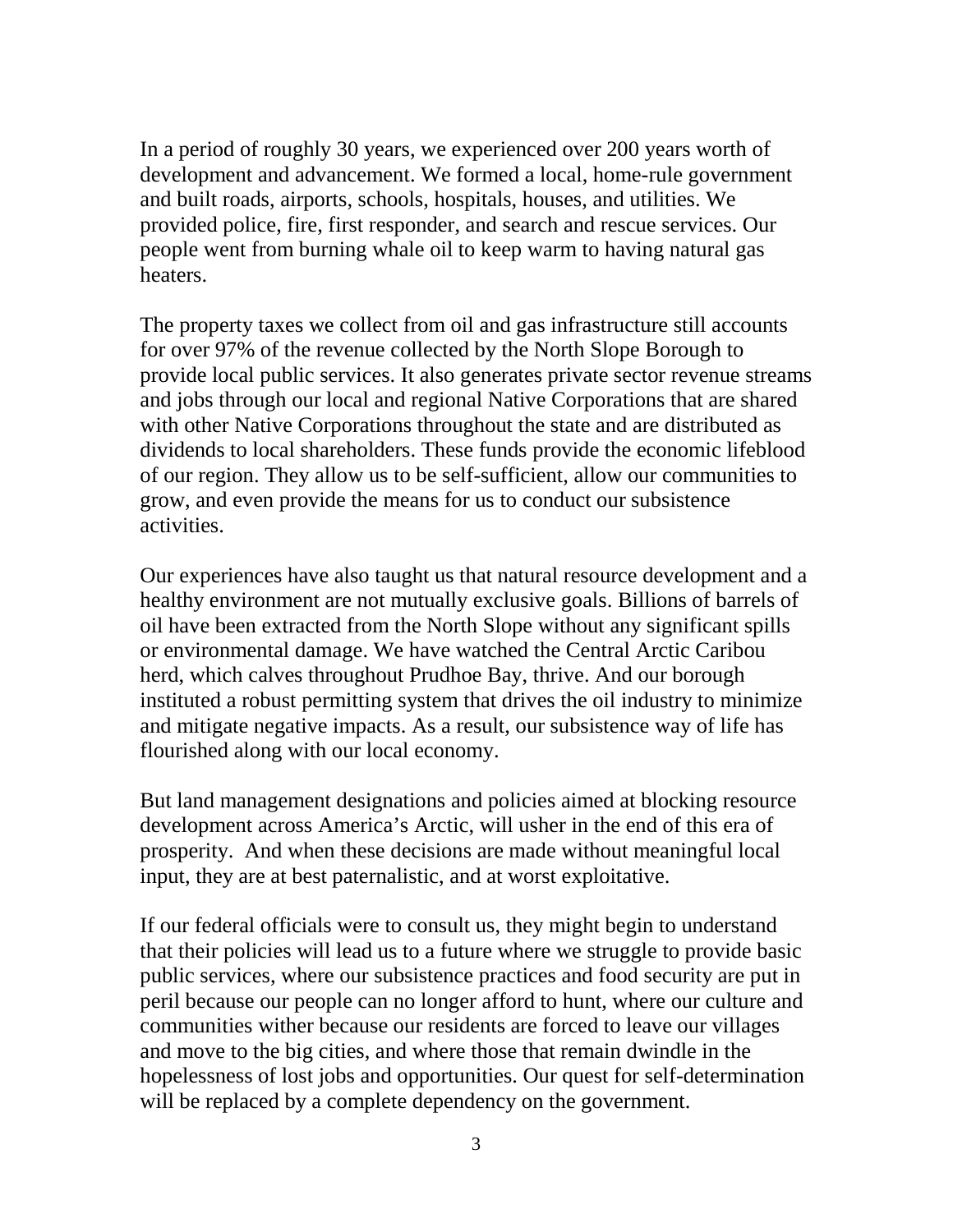As a mother and a grandmother, the thought of leaving such a fate to my children and grandchildren is unbearable. If we are to build a strong foundation to support America's status as an Arctic nation, our Arctic strategy must include the safe and responsible development of our natural resources.

We would also like to see Congress acknowledge the disparity in federal revenue sharing laws by allowing Alaskans to share in the royalty revenue derived from outer continental shelf oil and gas leasing and development like residents of the Gulf Coast. The people that bear the greatest risks from these activities should be able to realize some of the benefit. These funds would go a long way in helping us to provide for the kinds of infrastructure needs we face and also allow us to respond to the challenges that a changing Arctic presents.

As one example of a local initiative aimed to confront the increased amount of shipping through Arctic waters, the North Slope Borough has partnered with the Northwest Arctic Borough, the City of Nome, and the Alaska Marine Mammal Commission in the formation of an Arctic Waterway Safety Committee (AWSC). The purpose of this organization largely consists of three main goals: 1) To bring together key stakeholders for the establishment of safe practices for vessel transit through Arctic waters from the Bering Sea through the Chukchi and Beaufort Seas; 2) To help ensure the long-term health of the Arctic ecosystem and marine mammals; and, 3) To help ensure the safety of all mariners at sea.

Membership of the AWSC will consist of representatives from subsistence hunting groups, industry representatives (such as oil and gas, tug and barge, and tourism), the regional municipal governments, a regional tribal organization, and the Alaska Marine Pilots Association.

The best practices developed by the AWSC will be shared with the U.S. Coast Guard and will be included in their Coast Pilot publication. Mariners traveling through the region will be required to comply with these best practices once established. It is our hope that the formation of the AWSC will help to regulate maritime traffic through U.S. waters and help to reduce risks to our subsistence hunters and marine mammals.

And in an effort to respond to the lack of ports and other transportation infrastructure on the North Slope, North Slope voters approved the